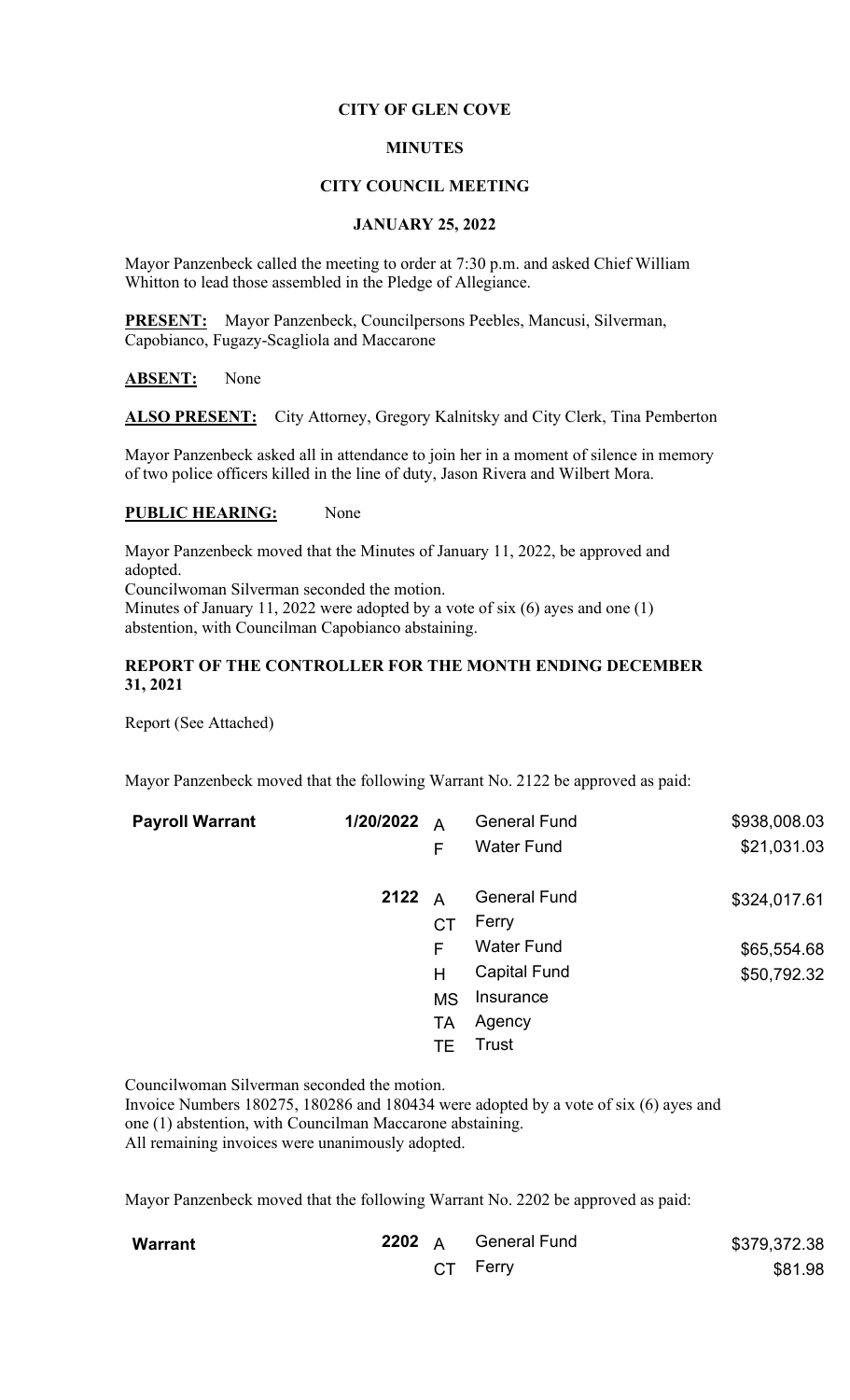| E. | <b>Water Fund</b>   | \$453.57   |
|----|---------------------|------------|
| H  | <b>Capital Fund</b> |            |
|    | MS Insurance        | \$8,871.00 |
|    | TA Agency           |            |
|    | <b>TF</b> Trust     |            |
|    |                     |            |

**Wire or ACH Payments for period: 1/7/2022 1/20/2022 Date: Vendor: Reason:** 1/18/2022 DTC Debt Service 1/18/2022 DTC Debt Service 1/20/2022 PMA Workers Comp

Councilwoman Silverman seconded the motion. Motion was unanimously adopted.

Mayor Panzenbeck offered Resolution 7B-1 and moved for its adoption.

Resolution 7B-1

**WHEREAS**, an examination for Police Officer was given by the Municipal Civil Service Commission of Glen Cove; and

**WHEREAS**, an eligible list No. 62501 was established by the Glen Cove Municipal Civil Service Commission; and

**WHEREAS**, Philip W. Grella III is certified as eligible under list No. 62501 by the Glen Cove Municipal Civil Service Commission;

**NOW, THEREFORE, BE IT RESOLVED**, that, Philip W. Grella III is hereby appointed as a Police Officer with the Police Department with an annual salary of \$42,000 with an effective date of January 27, 2022.

Budget Line: A3120-51101

Councilwoman Silverman seconded the motion. Resolution 7B-1 was unanimously adopted.

Mayor Panzenbeck offered Resolutions 6A, 6B, 6C, 6D, 6E, 6F, 6G, 6H, 6I, 6J, 6K, 6L, 6M, 6N, 6O and 6P, and moved for their adoption.

Resolution 6A

**BE IT RESOLVED,** that the City Council hereby authorizes the Mayor to enter into an annual professional agreement with Capital Markets Advisors, LLC, to provide financial advisory services, effective January 1, 2022 through December 31, 2022, with compensation stated below:

#### **New Money Bond Issues:**

Base Fee: \$9,500 plus \$.60 per \$1,000 of bonds issued.

**Note Issues:**

Base Fee: \$5,000 plus \$.30 per \$1,000 of notes issued.

#### **Refunding:**

Base fee: \$19,500 plus \$1.00 per \$1,000 of bonds issued plus \$5,000 per each additional series of bonds refunded or refunding bonds issued.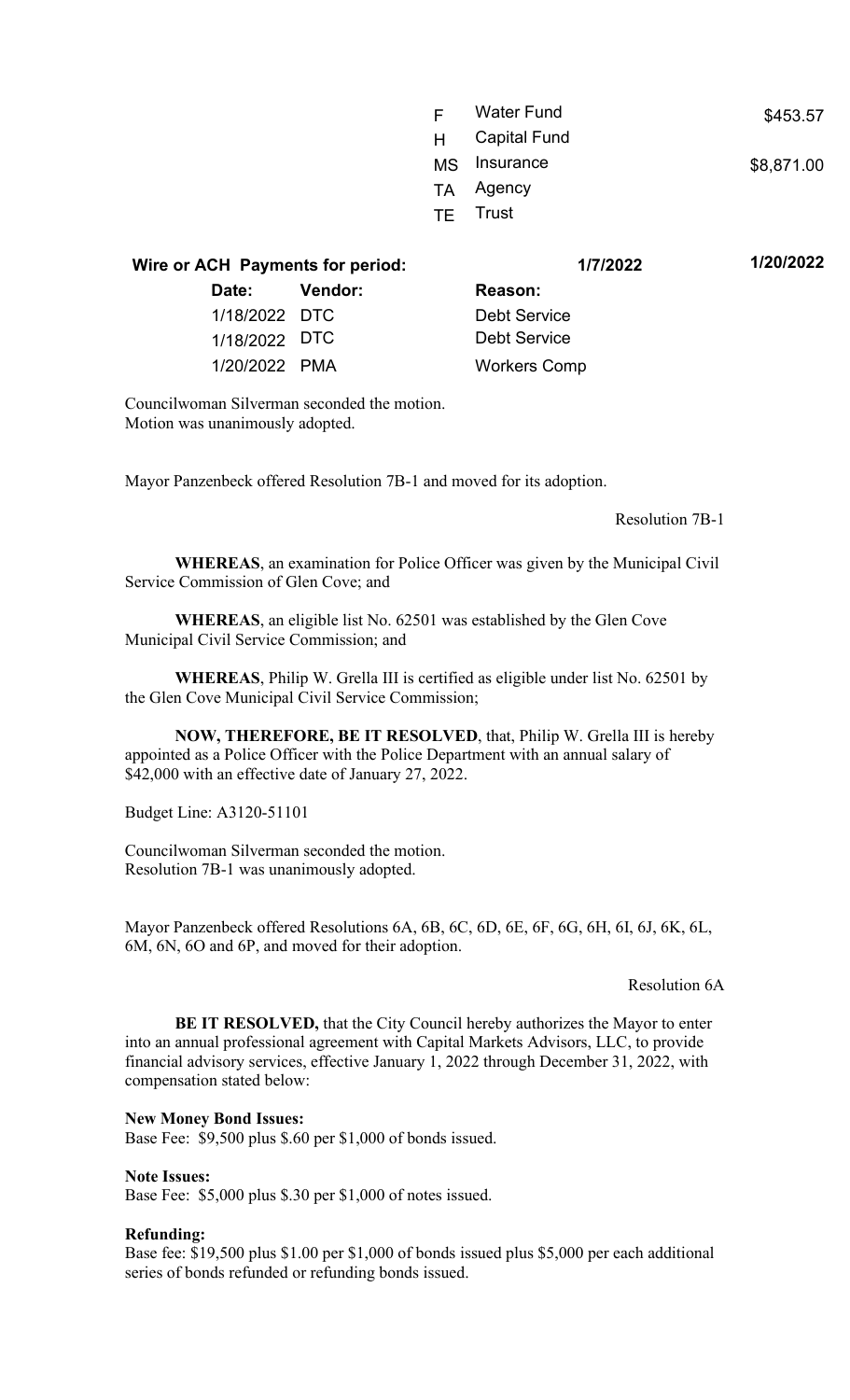**Capital Lease Issues:** Base Fee: \$6,500 plus \$.50 per \$1,000 of lease debt issued.

**Continuing Disclosure Services**: \$2,600 annually.

**For services unrelated to a bond or note issuance:** an hourly rate of \$195 per hour.

#### **Incidental Expenses:**

Printing, postage, photocopying, overnight delivery, web posting, bond Counsel, rating agency fees.

Budget Line: A1310-55465

#### Resolution 6B

**BE IT RESOLVED,** that the City Council hereby authorizes the Mayor to enter into an annual professional agreement with Schwab Actuarial Services, to provide actuarial services (GASB75), effective January 1, 2022 through December 31, 2023, with compensation stated below:

Fiscal Year 2022 (full valuation): \$8,450

Fiscal Year 2023 (interim valuation): \$3,700

Budget Line: A1310-55438

Resolution 6C

Resolution 6D

**BE IT RESOLVED,** that the City Council hereby authorizes the Mayor to enter into a professional consulting agreement with Elm Consulting Group Ltd., to provide management services to the City's Municipal Golf Course, in an annual amount of \$50,000, effective January 1, 2022 through December 31, 2022.

Budget Line: A7180-55438

**BE IT RESOLVED,** that the City Council hereby authorizes the Mayor to accept the proposal of and enter into an agreement with Telstar Integrated Solutions, to provide city hall with surveillance system cameras for viewing the finance office windows, in the amount of \$2,175.

Budget line: H1490-52240-2201

Resolution 6E

**BE IT RESOLVED,** that the City Council hereby authorizes the Mayor to accept the sum of \$22,500, from NYS Office of Children and Family Services (OCFS), to support the continued implementation to after school, educational, weekend, and recreation programs.

Funding: A7050-43581

Resolution 6F

**BE IT RESOLVED,** that the City Council hereby authorizes the Mayor to enter into a service agreement with Omnicell Inc., to provide automated inventory control machine services, in an annual amount of \$1,842, effective January 1, 2022 through December 31, 2022.

Funding: A4540-55438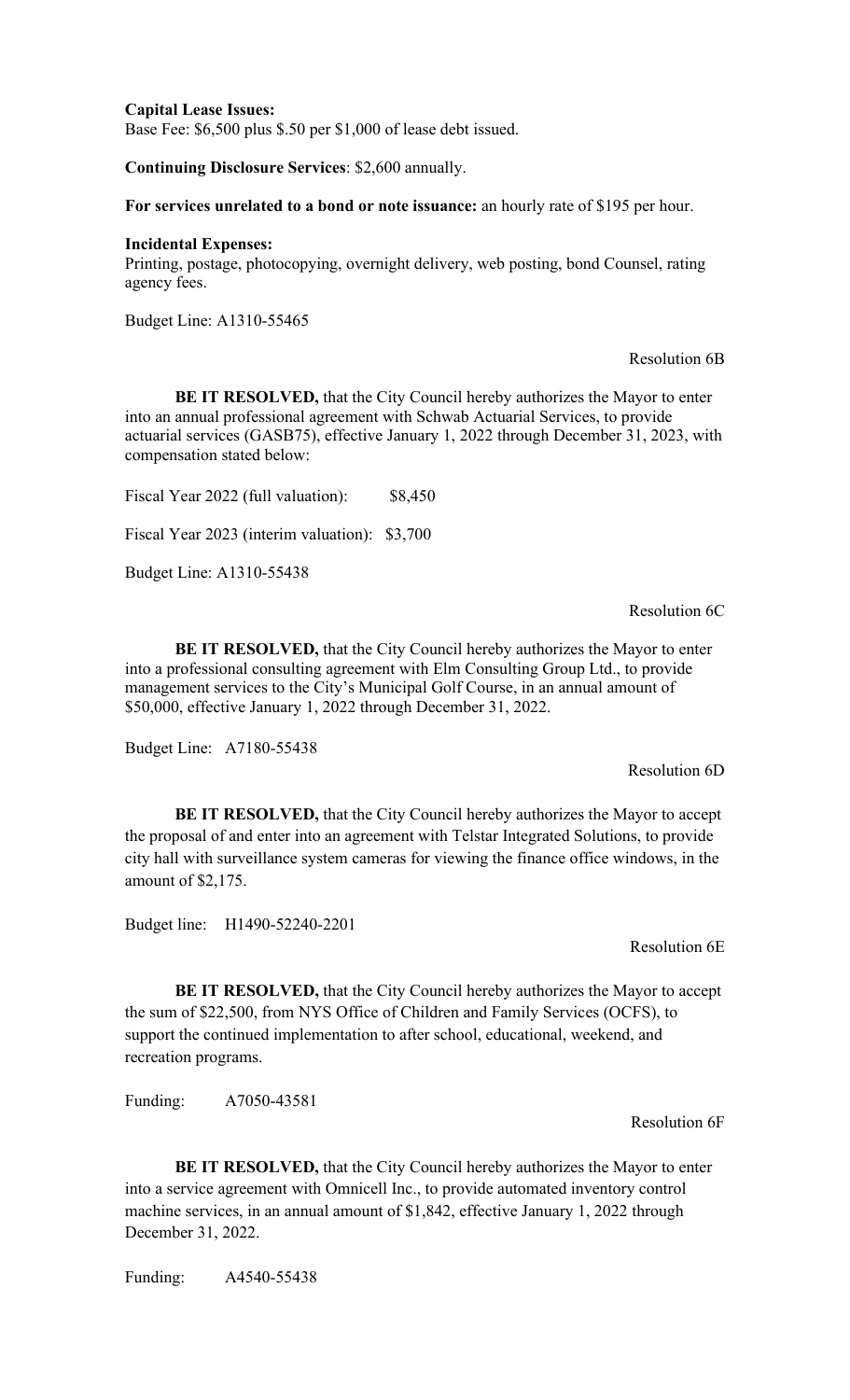**BE IT RESOLVED,** that the City Council hereby authorizes the Mayor to enter into an agreement with Island Technical Services (ITS), to provide access to the Sierra Wireless Device Management system for Wireless Broadband devices located on Glen Cove EMS Ambulances in an annual amount of \$112, effective through December 31, 2022.

Funding: A4540-55416

**BE IT RESOLVED,** that the City Council hereby approve Budget Transfers and Amendments as submitted and reviewed by the City Controller.

(See Attached)

Resolution 6I

**BE IT RESOLVED,** that the City Council hereby authorizes Rocco Graziosi to attend CPESC (Certified Professional in Erosion and Sediment Control training, January – June 2022, at a cost of \$332.50.

Funding: A1490-55442

Resolution 6J

**BE IT RESOLVED**, that the Glen Cove Volunteer Ambulance Worker's Service Award Program list for the year 2021, as presented by the Glen Cove Volunteer Emergency Medical Service Corps., is hereby accepted as true and accurate by the Glen Cove City Council; and

**BE IT FURTHER RESOLVED**, that said list and this Resolution be posted in the Glen Cove EMS Headquarters for a period of thirty days, as required by General Municipal Law.

Resolution 6K

**BE IT RESOLVED,** that the City Council hereby authorizes Glen Cove Jr. Soccer to erect 15 lawn signs, January  $31<sup>st</sup>$  through February 12, 2022, to advertise annual Spring Soccer Registration.

Resolution 6L

**BE IT RESOLVED,** that the City Council hereby authorizes Glen Cove Downtown Management Association to hold their annual Downtown Sounds 2022 Concert Series, July 1, 8, 15, 22, 29, 2022, August 5, 12, 19 and 26, 2022, in Village Square 7:30 p.m. to 9:30 p.m., and the closing of certain streets 6:00 p.m. through 11:00 p.m.

Resolution 6M

**BE IT RESOLVED,** that the City Council hereby authorizes Glen Cove Downtown Management Association to hold their annual Halloween Parade and Festival, October 29, 2022, with a rain date of November 5, 2022, 1:30 p.m. to 4:00 p.m. and the closing of certain streets.

Resolution 6G

Resolution 6H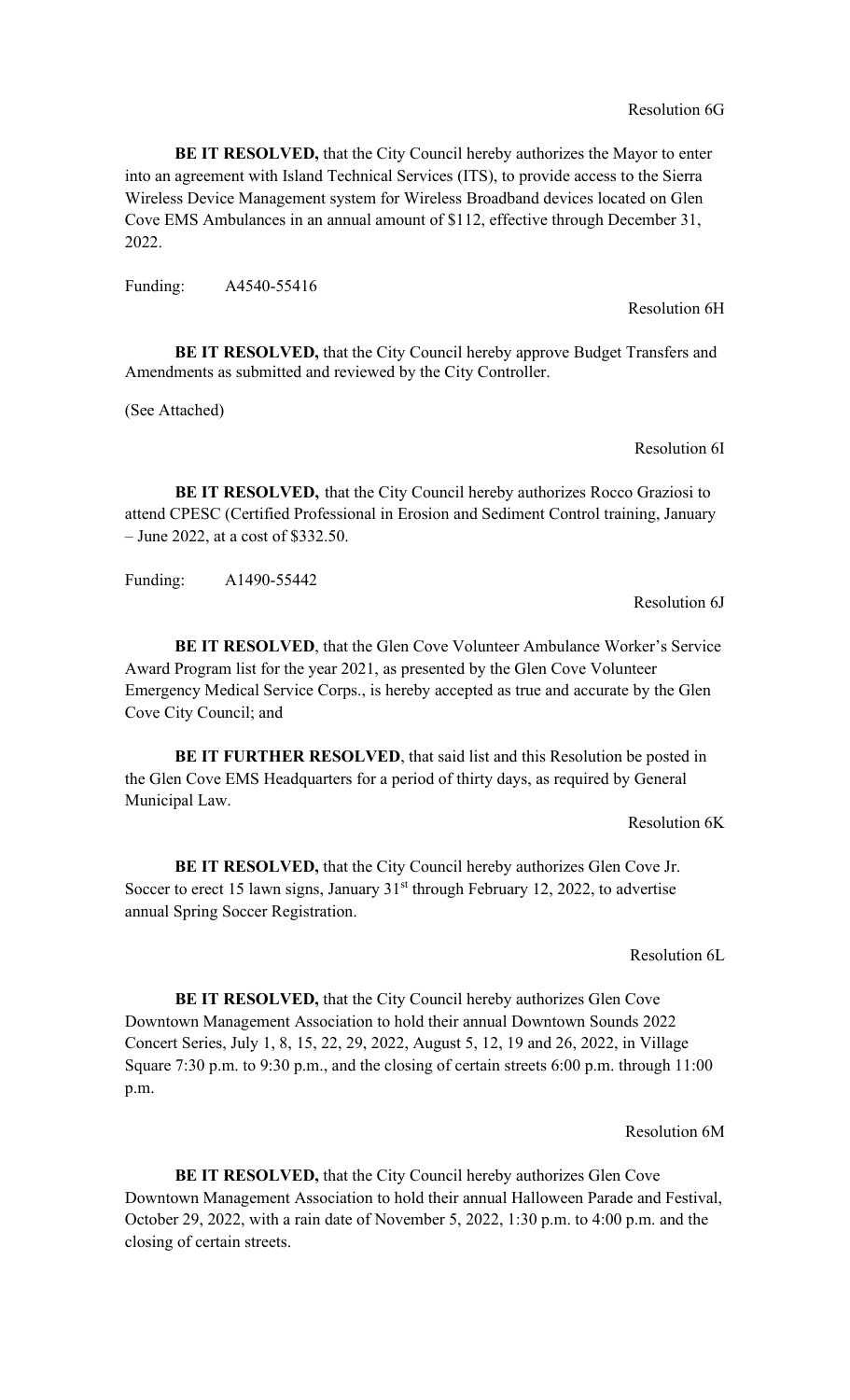**BE IT RESOLVED, that the City Council hereby authorizes Glen Cove** Downtown Management Association to hold their annual Holiday Festival, December 3, 2022, in Village Square 1:30 p.m. to 5:30 p.m., and the closing of certain streets 1:00 p.m. to 6:00 p.m.

Resolution 6O

**BE IT RESOLVED,** that the City Council hereby authorizes Glen Cove Downtown Management Association to hold their annual Downtown Sounds New Year's Eve Concert, December 31, 2022, in Village Square 7:30 p.m. to 9:30 p.m., and closing of certain streets 6:00 p.m. to 10:30 p.m.

Resolution 6P

**BE IT RESOLVED,** that the City Council hereby authorizes temporary signs to be erected at Sid's All American, located at 80 Glen Cove Avenue, and Pratt Park, located on corner of Pratt Blvd. and Glen Cove Avenue, for a period of thirty (30) days, to advertise Covid 19 testing.

Councilman Capobianco seconded the motion. Resolutions 6A, 6B, 6C, 6D, 6E, 6F, 6G, 6H, 6I, 6J, 6K, 6L, 6M, 6N, 6O and 6P were unanimously adopted.

Mayor Panzenbeck offered Resolutions7A, 7B-2, 7B-3, 7C, 7D, 7E, 7F and 7G, and moved for their adoption.

Resolution 7B-2

**WHEREAS**, an examination for Secretary was given by the Municipal Civil Service Commission of Glen Cove; and

**WHEREAS**, an eligible list No. 70219 was established by the Glen Cove Municipal Civil Service Commission; and

**WHEREAS**, Elizabeth A. Cohen is certified as eligible under list No. 70219 by the Glen Cove Municipal Civil Service Commission;

**NOW, THEREFORE, BE IT RESOLVED**, that, Elizabeth A. Cohen is hereby appointed as a Secretary with the Police Department with an annual salary of \$56,432 (Grade 10, Step 7) with an effective date of January 26, 2022.

Budget Line: A3120-51101

Resolution 7B-3

**WHEREAS**, an examination for Parking Enforcement Officer was given by the Municipal Civil Service Commission of Glen Cove; and

**WHEREAS**, an eligible list No. 63488 was established by the Glen Cove Municipal Civil Service Commission; and

**WHEREAS**, Stephen P. Benn is certified as eligible under list No. 63488 by the Glen Cove Municipal Civil Service Commission;

**NOW, THEREFORE, BE IT RESOLVED**, that, Stephen P. Benn is hereby appointed as a Parking Enforcement Officer with the Police Department at an annual salary of \$46,723 (Grade 9, Step 0) with an effective date of January 26, 2022.

Budget Line: A3120-51101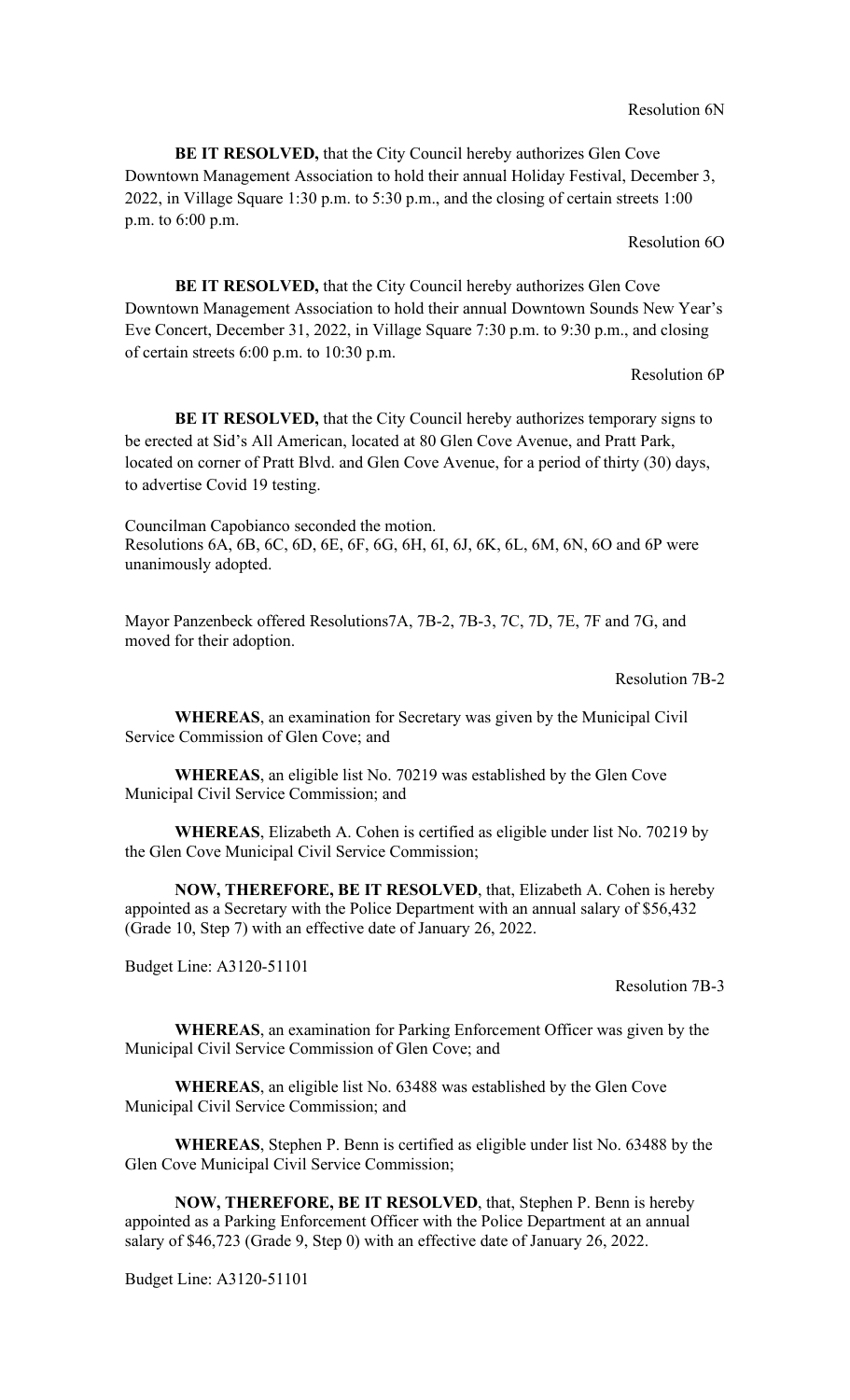**WHEREAS**, an examination for Security Guard was given by the Municipal Civil Service Commission of Glen Cove; and

**WHEREAS**, an eligible list No. 69226 was established by the Glen Cove Municipal Civil Service Commission; and

**WHEREAS**, Jessica M. McAleer is certified as eligible under list No. 69226 by the Glen Cove Municipal Civil Service Commission;

**NOW, THEREFORE, BE IT RESOLVED**, that, Jessica M. McAleer is hereby appointed as a Security Guard with Public Works at an annual salary of \$35,622 (Grade 1, Step 0) with an effective date of January 26, 2022.

Budget Line: A1490-51101

Resolution 7D

**WHEREAS**, an examination for Account Clerk was given by the Municipal Civil Service Commission of Glen Cove; and

**WHEREAS**, a continuous recruitment eligible list was established by the Glen Cove Municipal Civil Service Commission; and

**WHEREAS**, Anna C. DiGiuseppe is certified as eligible under said list by the Glen Cove Municipal Civil Service Commission;

**NOW, THEREFORE, BE IT RESOLVED**, that, Anna C. DiGiuseppe is hereby appointed as an Account Clerk with the Youth Bureau at an annual salary of \$46,137 (Grade 6, Step 3) with an effective date of January 26, 2022.

Budget Line: A7050-51101

Resolution 7E

**BE IT RESOLVED,** that Priscilla Quintanilla is hereby appointed as part-time Crossing Guard with the Auxiliary Police at \$12.00 per hour effective January 26, 2022.

Budget Line: A3310-51120

Resolution 7F

**BE IT RESOLVED,** that Patricia Brexel is hereby appointed as part-time Crossing Guard with the Police Department at \$55.00 per day effective January 26, 2022.

Budget Line: A3120-51120

Resolution 7G

**BE IT RESOLVED**, that John Scott Grupp is hereby appointed as part-time provisional Director of the Building Department at \$200.00 per hour effective February 1, 2022.

Budget Line: A3620-51101

Councilwoman Peebles seconded the motion. Resolutions7A, 7B-2, 7B-3, 7C, 7D, 7E, 7F and 7G were unanimously adopted.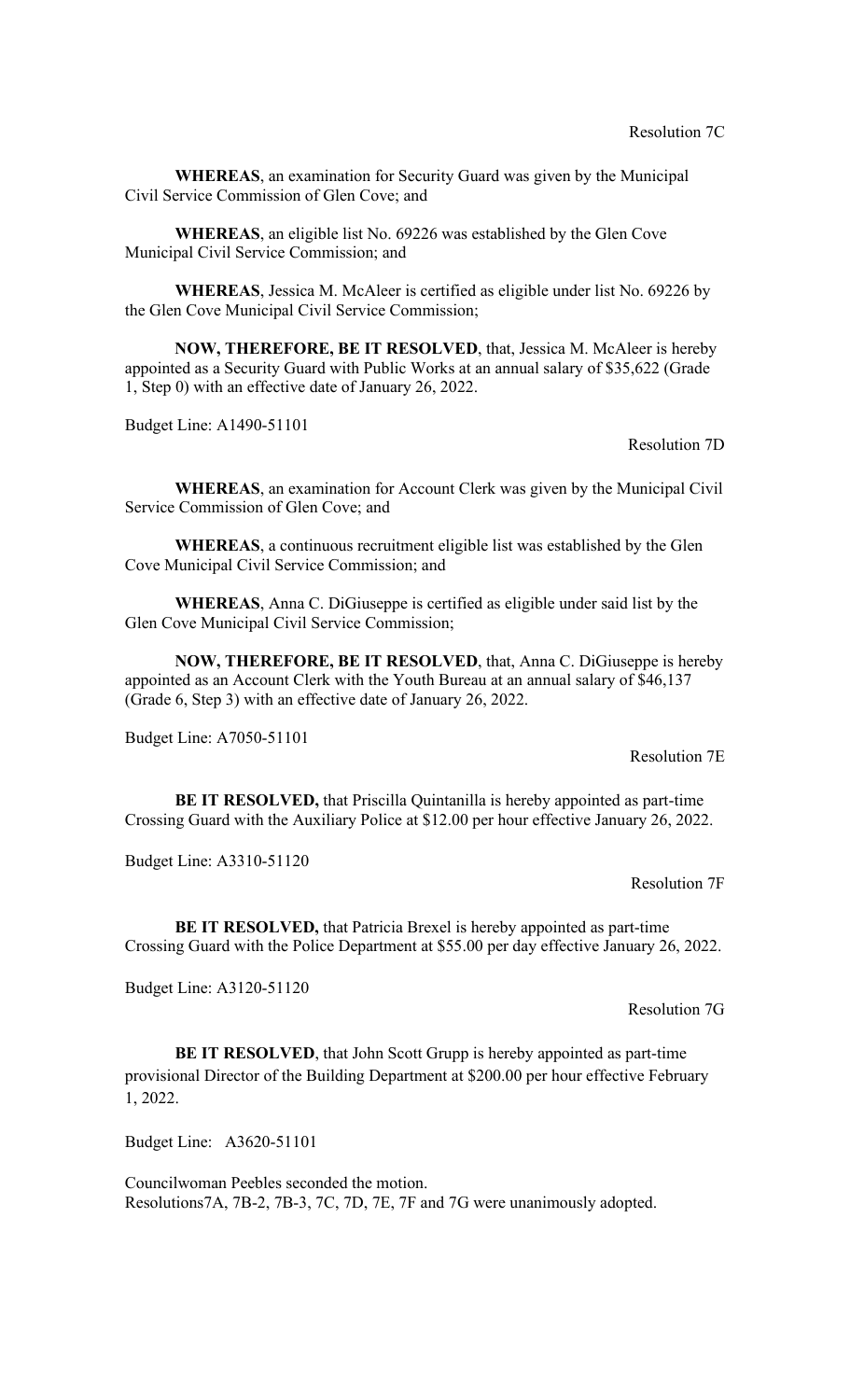Councilman Maccarone stated: "I move to table Resolutions 8A and 8B."

Councilman Capobianco seconded the motion.

Motion was defeated by a vote of two (2) ayes and five (5) nays, with Councilpersons Peebles, Mancusi, Silverman, Fugazy-Scagliola and Mayor Panzenbeck voting nay.

Mayor Panzenbeck offered Resolutions 8A, 8B, 8C, 8D and 8E, and moved for their adoption.

### Resolution 8A

**WHEREAS**, it has often been the practice of the City to "hold over" members of the Zoning Board of Appeals beyond their terms, and to appoint newly appointed members to full terms, rather than the term of the member they replaced; and

**WHEREAS**, relevant law dictates that members of the Zoning Board of Appeals may be appointed only for the duration of an unexpired term and may not be appointed for a full three years unless appointments are made effective on May 1 for staggered/successive three year terms; and

**WHEREAS**, Section 280-27 of the Glen Cove City Code of Ordinances and various Court decisions hold that members of the Zoning Board of appeals must be appointed on May 1 of any given year and serve staggered/successive three year terms; and

**WHEREAS**, the City Council desires to comply with Section 280-27 of the Glen Cove City Code of Ordinances and other relevant law by appointing Zoning Board Members on May 1 to serve staggered/successive three year terms; and

**WHEREAS**, the individuals appointed herein are appointed with the intent of filling the duration of unexpired terms and thereafter returning the Zoning Board of Appeals appointment process to the procedure contemplated by Section 280-27 of the Glen Cove City Code of Ordinances as confirmed by various Court decisions; and

**NOW, THEREFORE, BE IT RESOLVED** that the following persons are appointed to the Zoning Board of Appeals with the intent of filling unexpired terms, effective immediately and expiring as indicated:

| Teri Moschetta, Chair Member | appointed to a term expiring April 30, 2024 |
|------------------------------|---------------------------------------------|
| Christopher Pedraita         | appointed to a term expiring April 30, 2024 |
| <b>Brett Miller</b>          | appointed to a term expiring April 30, 2023 |
| Stephen Suozzi               | appointed to a term expiring April 30, 2023 |
| Joseph Fiorino               | appointed to a term expiring April 30, 2022 |
| <b>Charles Chiclacos</b>     | appointed to a term expiring April 30, 2022 |
| David Nieri                  | appointed to a term expiring April 30, 2022 |

#### Resolution 8B

**WHEREAS**, it has often been the practice of the City to "hold over" Planning Board members beyond their terms, and to appoint newly appointed members to full terms, rather than the term of the member they replaced; and

**WHEREAS**, pursuant to Section 54-1 of the City of Glen Cove Code of Ordinances, Planning Board members must serve "three-year staggered terms so that two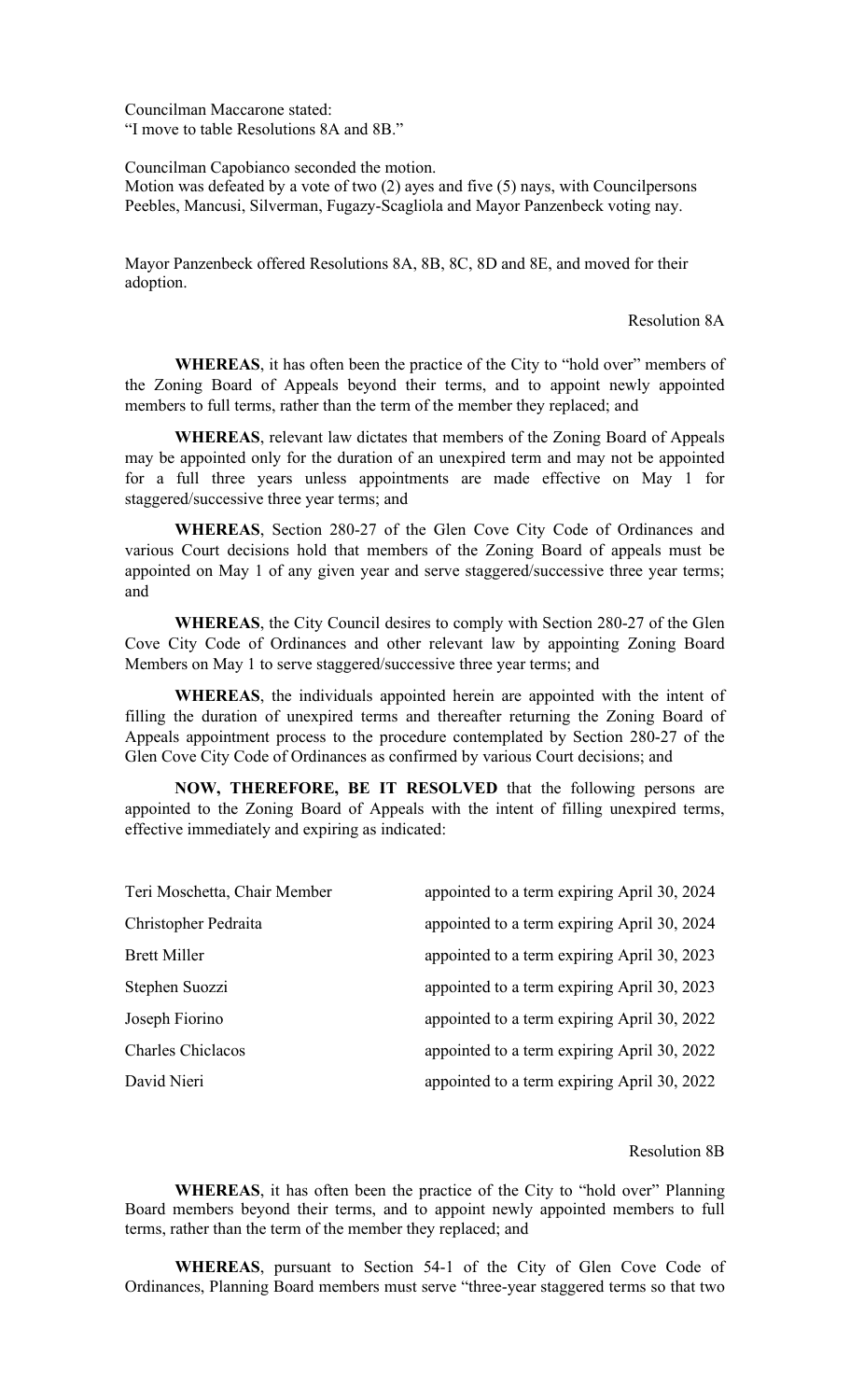expire one year, two expire the following year and three expire the next succeeding year"; and

**WHEREAS**, the City Council desires to comply with the City Code of Ordinances and other relevant law by appointing Planning Board Members to serve staggered/successive three year terms; and

**WHEREAS**, the individuals appointed herein are appointed with the intent of filling full three year terms or are holdovers appointed for the duration of unexpired terms, and thereafter returning the Planning Board appointment process to the procedure contemplated by the City Code of Ordinances and other relevant law; and

**NOW, THEREFORE, BE IT RESOLVED** that the following persons are appointed to the Planning Board for terms expiring as indicated:

| Andrew Kaufman, Chair Member | appointed to a term expiring December 31, 2024 |
|------------------------------|------------------------------------------------|
| Donald Franklin              | appointed to a term expiring December 31, 2024 |
| Michael Corigliano           | appointed to a term expiring December 31, 2023 |
| John Maccarone               | appointed to a term expiring December 31, 2023 |
| Brian DiResta                | appointed to a term expiring December 31, 2022 |

Resolution 8C

**BE IT RESOLVED,** that the City Council hereby appoints the following persons to the Board of Ethics, for a term as indicated:

| Rev. Richard Wilson | January 1, 2022 – December 31, 2023 |
|---------------------|-------------------------------------|
| Tom Manzione        | January 1, 2022 – December 31, 2024 |
| Trish McCauley      | January 1, 2022 – December 31, 2025 |

Resolution 8D

**BE IT RESOLVED,** that the City Council hereby appoints the following persons to the Beautification Commission, for a term effective January 1, 2022 through December 31, 2024:

Maureen Hauser, Chair Member Amy Franklin, Treasurer Irene Lucarelli Eve Lupenko-Ferrante

Resolution 8E

**BE IT RESOLVED,** that the City Council hereby appoints the following persons to the Finance Committee, for term effective January 1, 2022 through December 31, 2023:

Flip Pidot, Chair Member Cheryl Stasky Roni Sue Jenkins

Councilwoman Silverman seconded the motion. Resolution 8A was adopted by a vote of six (6) ayes and one (1) nay, with Councilman Maccarone voting nay.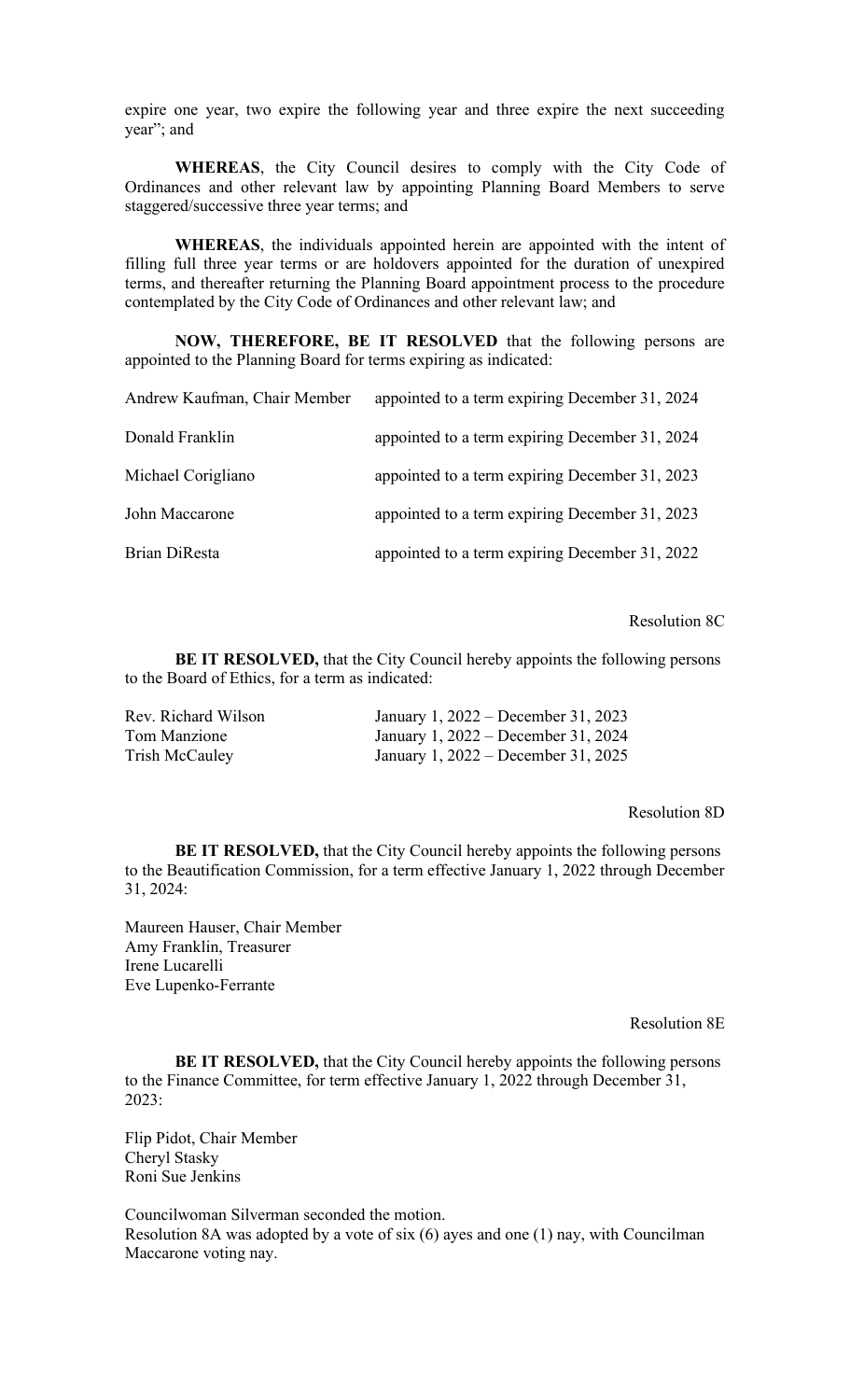Resolution 8B was adopted by a vote of six (6) ayes and one (1) abstention, with Councilman Maccarone abstaining. Resolutions 8C, 8D and 8E were unanimously adopted.

Mayor Panzenbeck offered Resolutions 9A, 9B, 9C, 9D and 9E, and moved for their adoption.

# Resolution 9A

BE IT RESOLVED, that the City Council hereby amends the hourly salary of Karen J. Retoske to \$20.00 per hour, effective January 26, 2022.

#### Resolution 9B

**BE IT RESOLVED,** that the City Council hereby amends the hourly salary of Joan C. Mini to \$20.00 per hour, effective January 26, 2022.

# Resolution 9C

**BE IT RESOLVED,** that the City Council hereby amends the hourly salary of Danuta J. Fazzalari to \$20.00 per hour, effective January 26, 2022.

## Resolution 9D

**BE IT RESOLVED,** that the City Council hereby amends the hourly salary for the following person, as indicated, effective January 1, 2022:

| Name                    | <b>Hourly Rate</b> |
|-------------------------|--------------------|
| John G. Testa           | \$28.00            |
| Dionisio Graziosi       | \$23.00            |
| Lawrence J. Demmler Sr. | \$20.00            |
| Michael L. Athanasio    | \$18.00            |
| Phil P. Congero         | \$18.00            |
| Russell F. Lerch        | \$18.00            |
| John M. Pacini          | \$17.25            |
| David J. Caso           | \$17.25            |
| Giuseppe Sicuranza      | \$17.25            |
| John G. Testa Jr.       | \$17.25            |
|                         |                    |

### Resolution 9E

**BE IT RESOLVED**, that the following Auxiliary Police employees are hereby adjusted as indicated effective January 1, 2022:

| Name                  | <b>Hourly Rate</b> |
|-----------------------|--------------------|
| Frank A. Pronesti     | \$17.00            |
| Jacqueline Hernandez  | \$12.00            |
| Rosa M. Diez          | \$12.00            |
| Adam L. Saperstein    | \$12.00            |
| Andres H. Salcedo     | \$12.00            |
| Antonio Santamaria    | \$12.00            |
| Carmen N. Reyes Reyes | \$12.00            |
| Charles T. Dione      | \$12.00            |
| Daphne Camilo         | \$12.00            |
| Donald H. Blumhagen   | \$12.00            |
| Douglas L. Fandino    | \$12.00            |
| Elizabeth M. Lisnow   | \$12.00            |
| Fredi R. Granados     | \$12.00            |
| Gurshan Singh         | \$12.00            |
| Jessica M. McAleer    | \$12.00            |